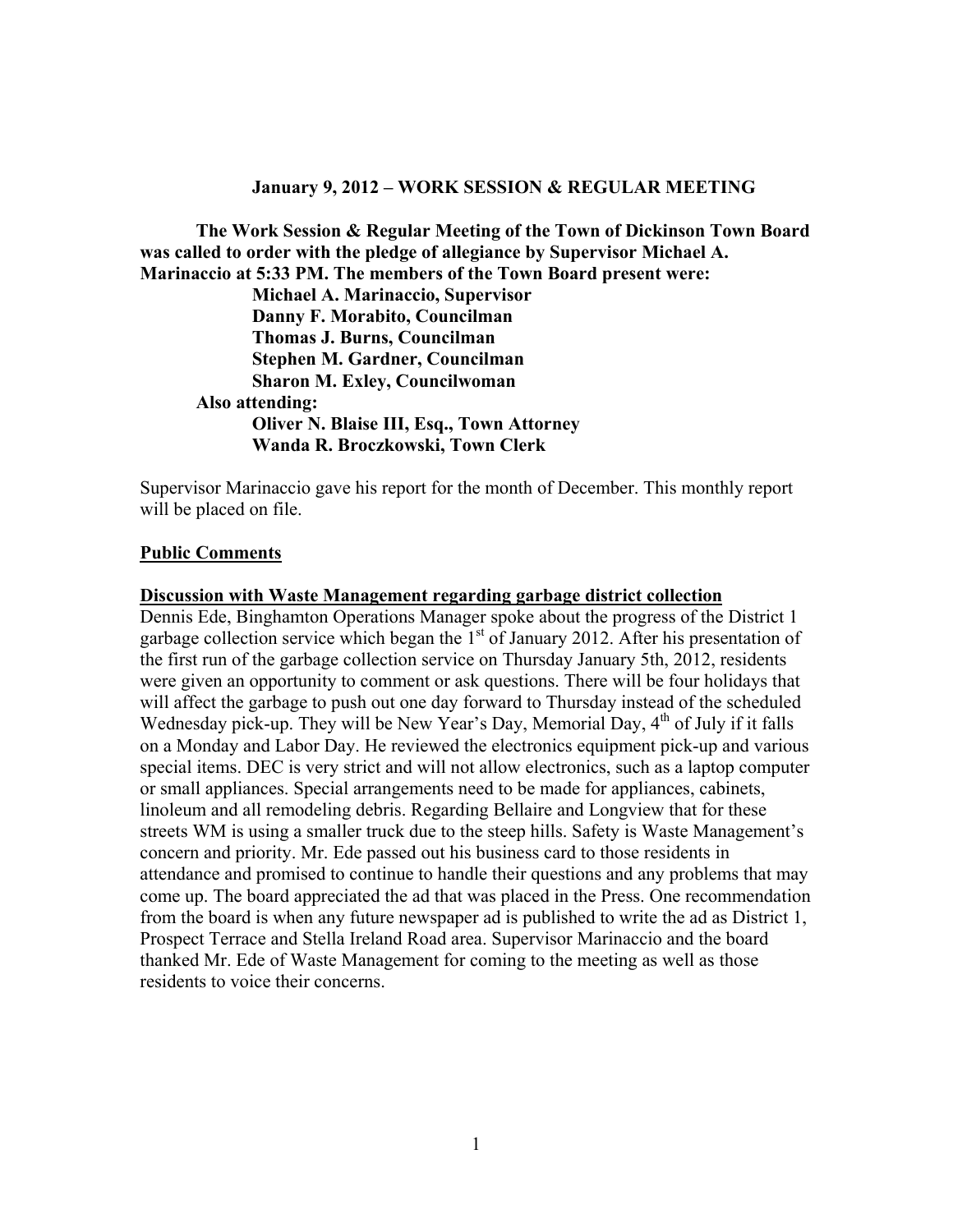**Republic Street** – Resident Vincent Sperski asked if between Poland and Republic streets the town could check NYSEG regarding a stray wire. He has to move the anchor rod before doing work near his property. The town will look into the matter as it may be a Verizon wire.

# **Department of Transportation DOT at Exit 5**

Resident Jim Love of 26 Orchard Road voiced concern about all of the large stones being dumped and stored by the state, at this exit. It is causing traffic issues and it looks ugly. Supervisor Marinaccio stated we don't like it either but cannot do anything about it as he warned DOT, Jack Williams there would be problems.

# **DEC Issues**

Leonard Gee– DEC reported issues with a diesel train that idled on the RR tracks from Friday – Monday. Grinding and milling is being performed there and is quite noisy. Also, he wondered if they could have a light installed on the corner of N. Ely Street. Its location is when you turn left at N. Broad Street onto N. Ely. Councilman Burns would like to take a look at it.

One gentleman who is new to the town, Peter Zlomek of 7 N. Ely Street and lives in that same section of Dickinson stated he likes living in the town. He wants to know the policy we have with the railroad regarding the diesel odor, oil spills and the problem of idling trains emitting pollutants but specifically the trains off of Old State Road, near the large rock quarry. Also, he has a concern about railroad right-of-ways in that area. Supervisor Marinaccio asked Highway Commissioner Kie to look into these matters.

# **Fire Hydrant distances**

Mr. Zlomek had another Question: how close are you able to have a fence near a fire hydrant? We don't know. We need to verify the situation.

Public comment period was then closed. Supervisor Marinaccio thanked all residents for coming in. We then went into the town business.

On a motion by Councilman Burns, seconded by Councilman Morabito to approve the Work Session December  $5<sup>th</sup>$  and Regular Meeting Minutes of December 12th, 2011 as presented. All in favor. Attorney Blaise did comment on a couple of minor corrections to the minutes on matters when Attorney Cheryl Sacco filled in for him. Nothing major.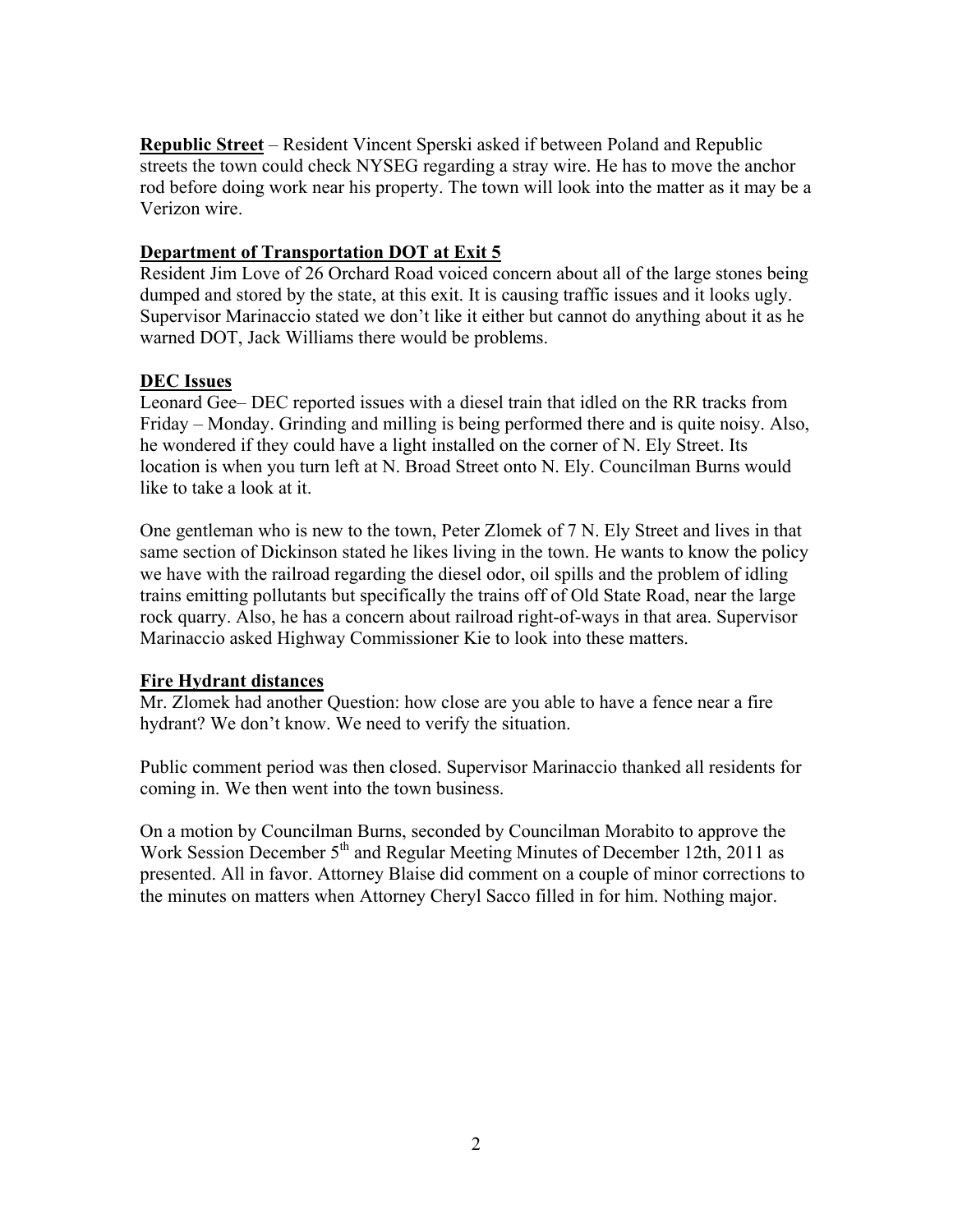**Abstract # 13 –** Abstract Summary of Audited Vouchers for all Funds from the remainder of 2011 in the amount of \$117,282.32. On Motion from Councilman Gardner, seconded by Councilman Burns to approve. Vote  $Ayes - 5$ , Nays  $- 0$ . Supervisor Marinaccio voting Aye Councilman Morabito Aye Councilman Burns voting Aye Councilwoman Exley voting Aye Councilman Gardner voting Aye Unanimously passed and noted as duly adopted.

**Abstract #1 –** Abstract Summary of Audited Vouchers for all 2011 Funds in the amount of \$132,371.72. On Motion from Councilwoman Exley, seconded by Councilman Gardner to approve. Vote  $Ayes - 5$ , Nays  $- 0$ . Supervisor Marinaccio voting Aye

 Councilman Morabito Aye Councilman Burns voting Aye Councilwoman Exley voting Aye Councilman Gardner voting Aye Unanimously passed and noted as duly adopted.

## **ATTORNEY**

#### **Code of Ethics**

The State of New York requires we have a Code of Ethics. Since we already had one in place, we just need to enhance ours. We will use Conklin as a sample. We should have one ready in a month or so.

### **Employee Handbook**

Supervisor Marinaccio requested Attorney Blaise to review proposed changes to the Employee Handbook when completed by Beverly Wike, Highway Commissioner Joel Kie and Supervisor Marinaccio. Attorney Blaise will have the proposed Handbook reviewed by his firm's Labor & Employment department when it is compiled by the Town. Supervisor Marinaccio is to request a hard copy for every employee. This covers vacation, sick time policies and various other items for review and awareness when a new employee comes on board.

#### **RESOLUTION 2012-1**

 The following Resolution was offered by Councilwoman Exley, who moved its adoption, seconded by Councilman Gardner to wit:

BE IT RESOLVED, by the Town Board of the Town of Dickinson, Broome County, New York as follows:

 Resolution approving repair of waterline agreement with resident at 42 Pulaski Street. This allows the resident to pay for repairs on installment. The terms will be \$87 per months due on the  $5<sup>th</sup>$  of each month for 17 months commencing February 2012, is \$1,550.00 and to approve the installment plan terms as presented.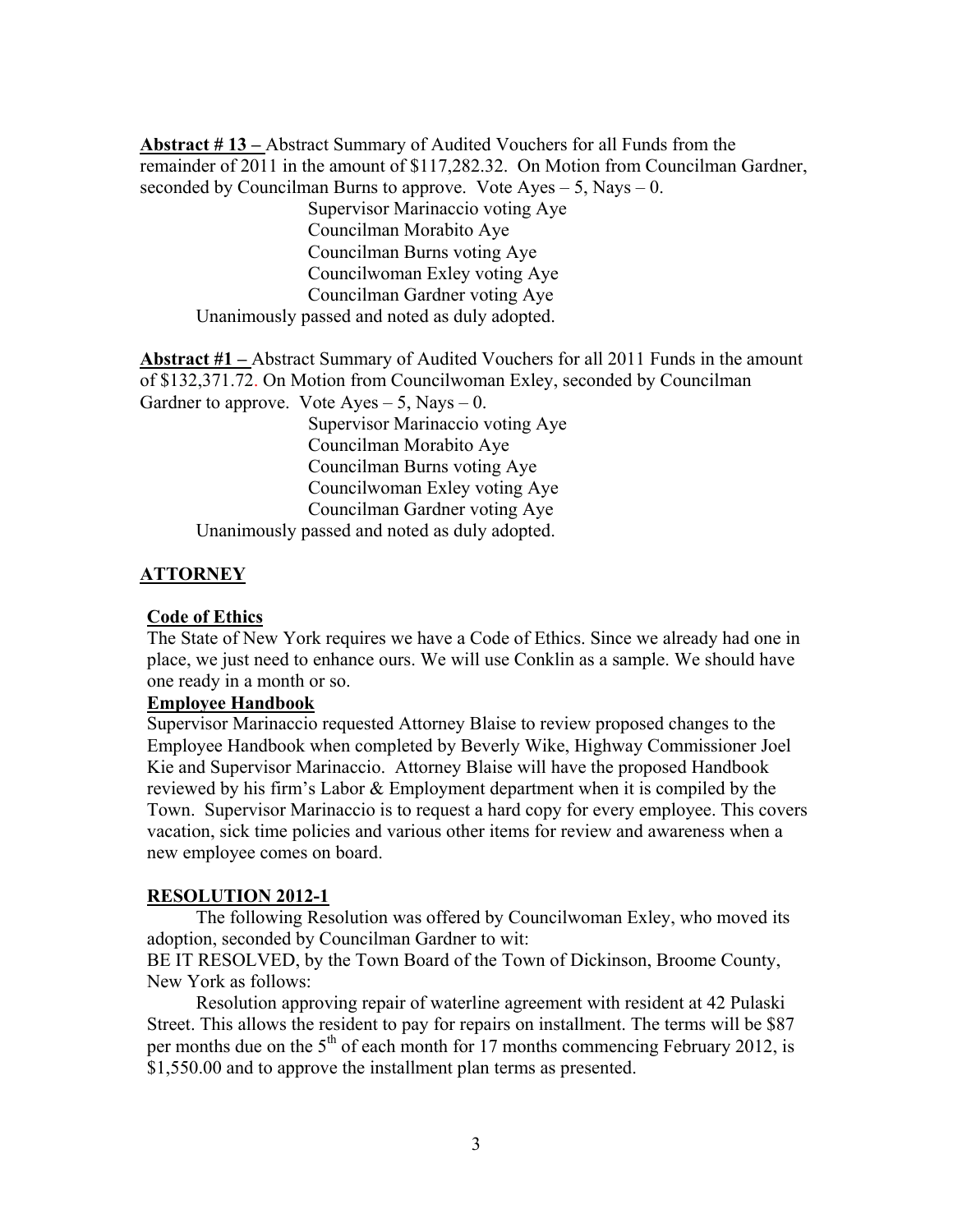The question of adoption of the foregoing Resolution was duly put to a vote on roll call which resulted as follows: All in favor. Vote  $Ayes - 5$ , Nays  $- 0$ .

> Supervisor Marinaccio voting Aye Councilman Morabito voting Aye Councilman Burns voting Aye Councilwoman Exley voting Aye Councilman Gardner voting Aye

All in favor. The process was reviewed by legal that the resident must sign it. Danny Miller of the Water Department would take care of this and provide 2 copies. One copy to Beverly Wike and one copy to the resident.

### **Revisions to Open Meeting Law**

If we know we will be discussing specific items at the meeting, we must provide a copy of the agenda by Thursday of the week prior to the regularly scheduled Monday Town Board meeting. If a resident requests copies, then they will be charged \$.25 for each copy.

#### **RESOLUTION 2012-2**

 The following Resolution was offered by Councilman Morabito, who moved its adoption, seconded by Councilman Gardner to wit:

BE IT RESOLVED, by the Town Board of the Town of Dickinson, Broome County, New York as follows:

Resolution Adopting Work Place Violence Prevention Policy (Copy on file in Town Clerk's office) The town must adopt this policy according to the New York State Department of Labor. Training was held the week prior with a lot of questions and good discussion. It should be noted, the Town Court has more issues regarding this than any other department within the town.

The question of adoption of the foregoing Resolution was duly put to a vote on roll call which resulted as follows: All in favor. Vote  $Ayes - 5$ , Nays  $- 0$ .

> Supervisor Marinaccio voting Aye Councilman Morabito voting Aye Councilman Burns voting Aye Councilwoman Exley voting Aye Councilman Gardner voting Aye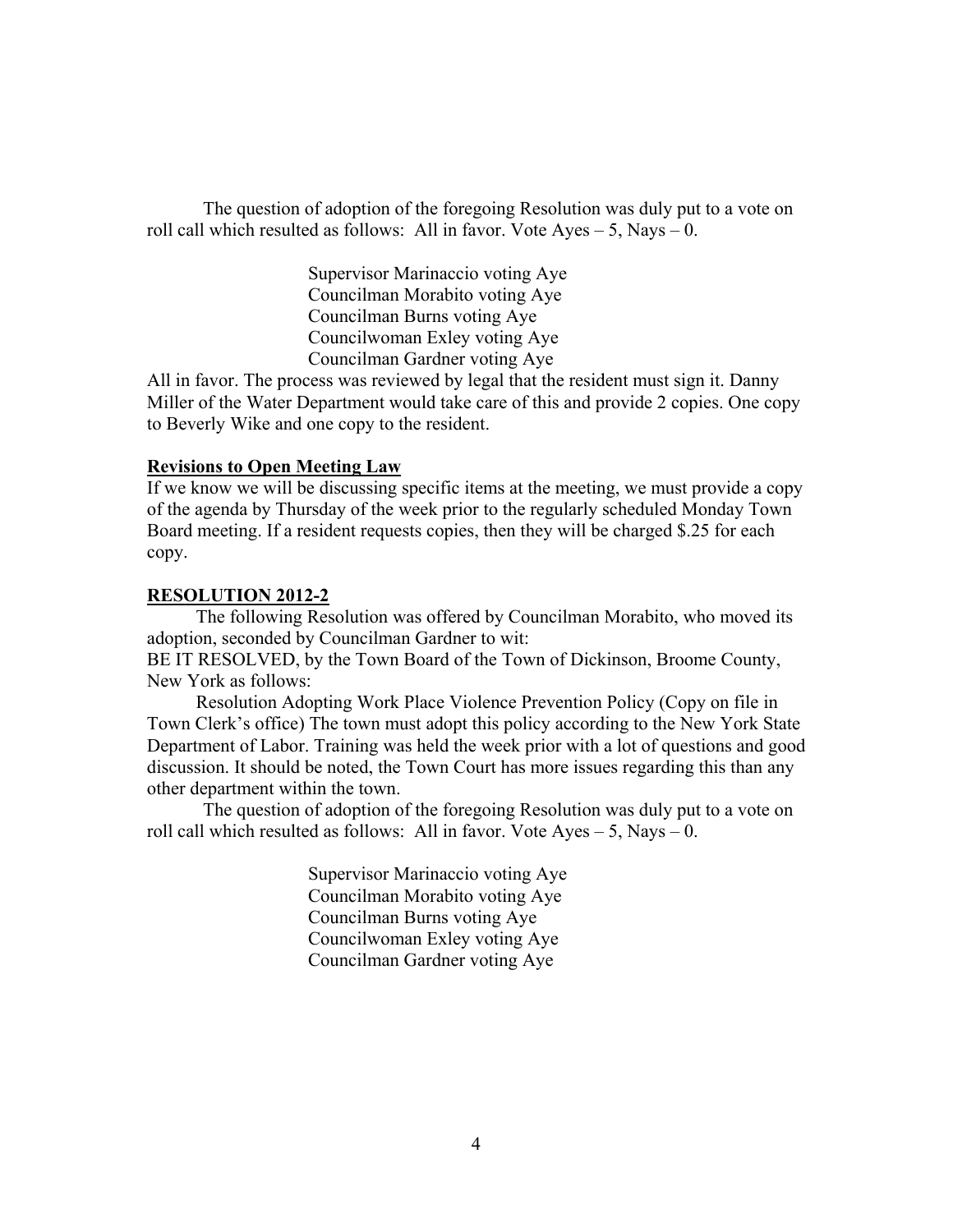## **RESOLUTION 2012-3**

The following Resolution was offered by Councilwoman Exley, who moved its adoption, seconded by Councilman Burns to wit:

BE IT RESOLVED, by the Town Board of the Town of Dickinson, Broome County, New York as follows:

Resolution passed authorizing the Town to participate in the Digital Towpath consortium. Digital Towpath–Storm Letter Software for Municipal Government participation for MS4. It is like a licensing agreement which includes a \$600 annual fee for access to the website utilizing the money for the cooperative. It allows each town to add their own MS4 with a link to the town. Port Dickinson is already participating. Ronald Lake, Engineer for the Town will be the primary contact and use.

(Copy on file in Town Clerk's office)

The question of adoption of the foregoing Resolution was duly put to a vote on roll call which resulted as follows: All in favor. Vote  $Ayes - 5$ , Nays  $- 0$ .

Supervisor Marinaccio voting Aye Councilman Morabito voting Aye Councilman Burns voting Aye Councilwoman Exley voting Aye Councilman Gardner voting Aye

# **RESOLUTION 2012-4**

The following Resolution was offered by Councilman Morabito, who moved its adoption, seconded by Councilman Burns to wit:

BE IT RESOLVED, by the Town Board of the Town of Dickinson, Broome County, New York as follows:

Resolution adopting and renewing Investment Policy for 2012, as previously adopted by Town Board.

(Copy on file in Town Clerk's office)

The question of adoption of the foregoing Resolution was duly put to a vote on roll call which resulted as follows: All in favor. Vote  $Ayes - 5$ , Nays  $- 0$ .

Supervisor Marinaccio voting Aye Councilman Morabito voting Aye Councilman Burns voting Aye Councilwoman Exley voting Aye Councilman Gardner voting Aye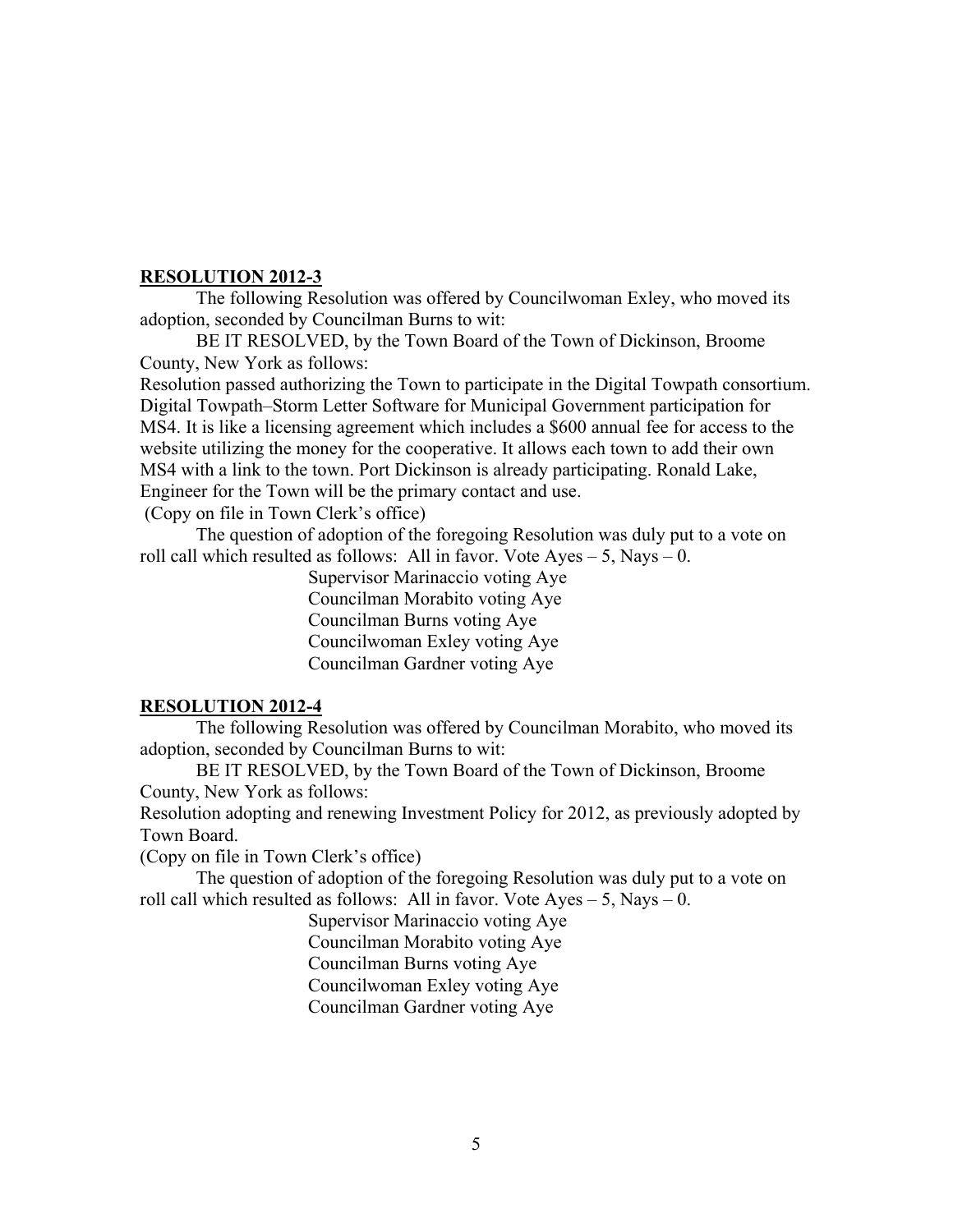## **Light Pole for N Ely**

Leonard Gee made a request for a light pole. Public Hearing would need to be set-up.

### **Status Report: John Street easement** –

Attorney Blaise is trying to get in touch with the Krukowski's. Mike Urda is willing to sign off.

**213 Bevier Street** – Attorney General requested a re-submit with update of all the information.

**36 North Broome Street** – There is a continuing problem trying to reach the owner. If not heard from by mid-January we will take other actions. This property has a trailer on site. No real change in status.

**13 Bellaire** –Owner is cooperating and deeding the property to the town.

# **CHAIR**

# **RESOLUTION 2012-5**

The following Resolution was offered by Councilman Gardner, who moved its adoption, seconded by Councilwoman Exley to wit:

BE IT RESOLVED, by the Town Board of the Town of Dickinson, Broome County, New York as follows:

Organizational meeting for posting the 2012 Meeting Schedule and 2012 Holiday schedule. (Copy on file in Town Clerk's office)

The question of adoption of the foregoing Resolution was duly put to a vote on roll call which resulted as follows: All in favor. Vote  $Ayes - 5$ , Nays  $- 0$ .

> Supervisor Marinaccio voting Aye Councilman Morabito voting Aye Councilman Burns voting Aye Councilwoman Exley voting Aye Councilman Gardner voting Aye

# **Property Next Door**

It is recognized we need to brainstorm the Dan Babcock property next door before we move forward or make any decisions. We shall continue to use the property for now. Again, we need to go over the details before we make any move. Councilman Morabito asked about the space off in the back portion of the property, behind the building. We will thank Mr. Babcock with a formal letter.

### **Time Warner Cable**

The cost is going up from \$6.40 to \$7.40 per month.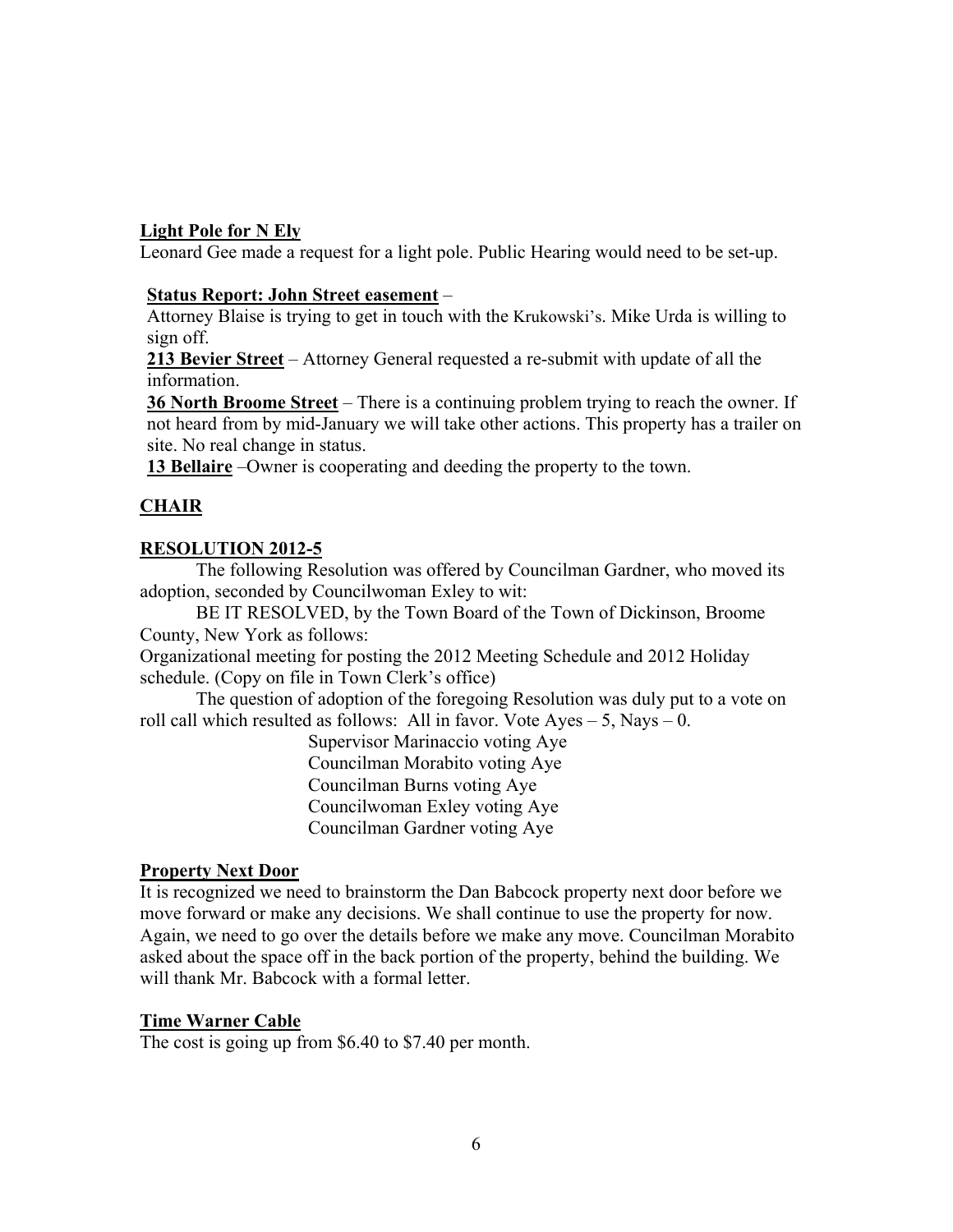# **Committee Reports:**

## **Public Works – Water Department & Highway Department**

Sunrise Terrace Park is being worked on to replace a sewer main on Adams Drive. They will be going straight through the infield and lay about 800 feet of sewer pipe when it's done. It will avoid them having to remove bleachers or disrupt the dug-out as the original piping lay directly underneath them. It should be noted a portion of Adams Drive and Elm will be repaired in the spring 2012.

Danny Miller of the water department reported he would like to accept the re-bid for the Kingsley Power Systems generator for \$16,140.00 with the five (5) year warranty. The second re-bid was for \$19,000.00. On Motion from Councilman Morabito, seconded by Councilman Burns to approve. Vote  $Ayes - 5$ , Nays  $-0$ .

 Supervisor Marinaccio voting Aye Councilman Morabito Aye Councilman Burns voting Aye Councilwoman Exley voting Aye Councilman Gardner voting Aye

Unanimously passed and noted as duly adopted.

Councilman Burns wanted to know what we will do with the old generator. The old generator will be repaired and installed here at the town hall.

- 1. Danny Miller of the water department reported the old damaged generator can be repaired for \$2,100.00. We will repurpose the generator to generate power for our buildings. It was unanimous to just do it and have Kingsley Power Systems do the repair on this generator. All agreed..
- 2. Highway Commissioner Kie recommended we install a light pole (near JT Boulevard, on Lower Stella Ireland Road. He will move forward on this.
- 3. 253 Bevier Street A concerned resident is reporting a code violation. The sited property is vacant and needs to be boarded up. The windows are being smashed by vandals. Currently the house is salvageable. Kids and animals can get in. Talk to Oliver regarding this.
- 4. Richard Church presented a report about the 2006 and 2011 flood. Flapper/gating pipe is 54 inches. A proposal is needed for the Department of Transportation (DOT) study before they will do anything about it. State of New York wants a study stating the flapper gate will not flood somewhere else. Supervisor Marinaccio will be meeting with the state so our town does not incur the cost of this project.